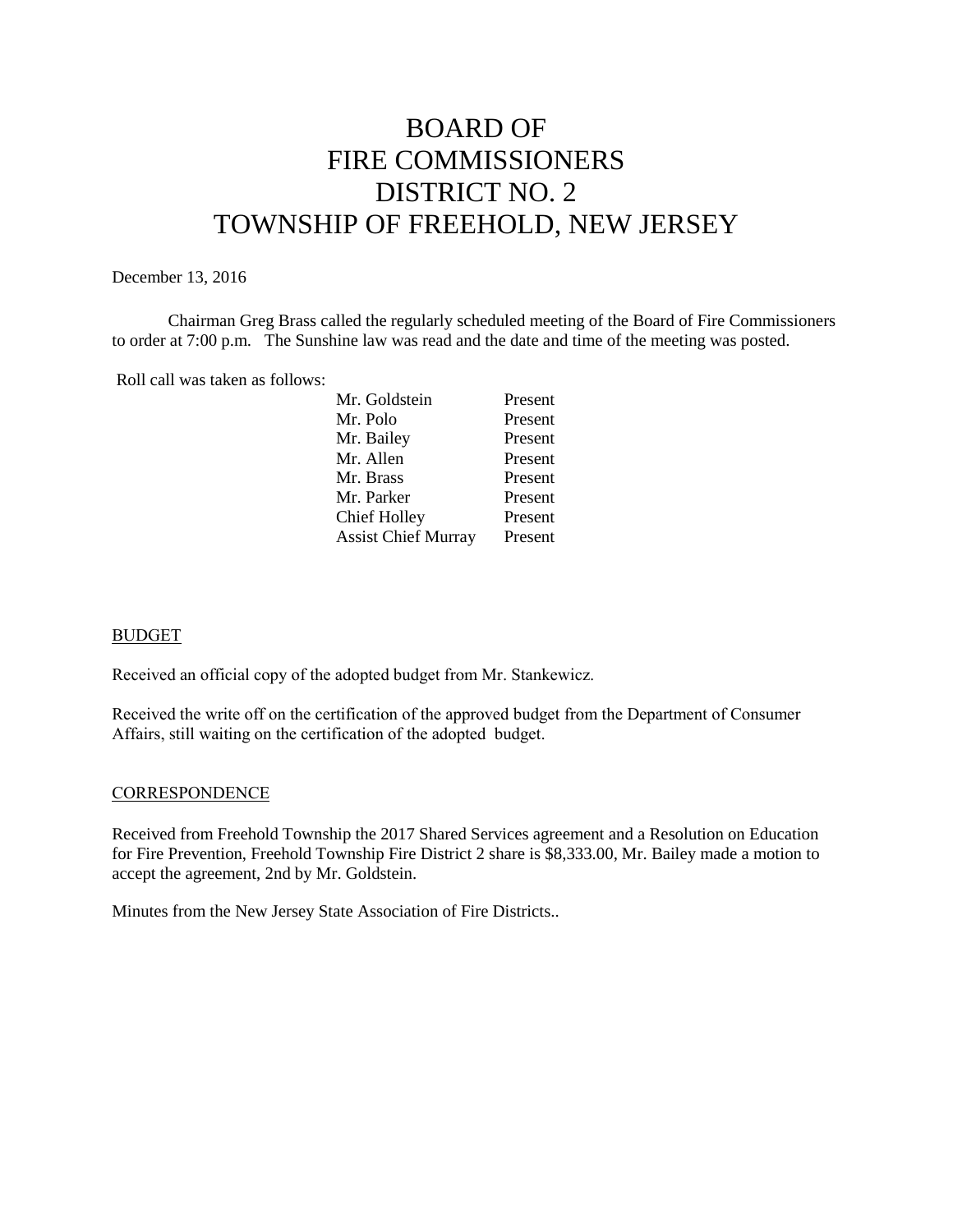#### CHIEF'S REPORT

'77 Paris from Fire and Safety is mounting the Task Force Nozzles

# RADIO AND ALARM

#### Spillman-

85 is having a problem with the wiring. All other apparatus need information downloaded onto the computers then they will be up and running.

Mr. Allen made a motion to purchase 10 more pagers at \$500 each, Mr. Bailey  $2^{\text{nd}}$  the motion, Board Approved.

## BUILDING

Still waiting on estimates for the door at Daniels Way and the roof at Pond Road.

## INSURANCE

Jeff from Holmes and McDowall suggest signing with AmeriHealth for Workers Comp. Insurance, it will save money. Also recommended adding an Off Duty Accident Benefit as an option for \$800 a year.

Mr. Goldstein will look at the policies on all the apparatus and report next meeting if coverage needs to be upgraded.

## **MAINTENANCE**

Midatlantic looked at the air cascade system at Dutch lane Fire House, it's getting old and the parts are becoming obsolete. Mr. Bailey will start getting estimates for a new system.

Cummins serviced all the generators at all Fire Houses, the clapper valve needed to be fixed on the generator at Daniels Way, and the points condenser at Dutch lane needs to be fixed.

#### NEW BUILDING.

Nothing at this time.